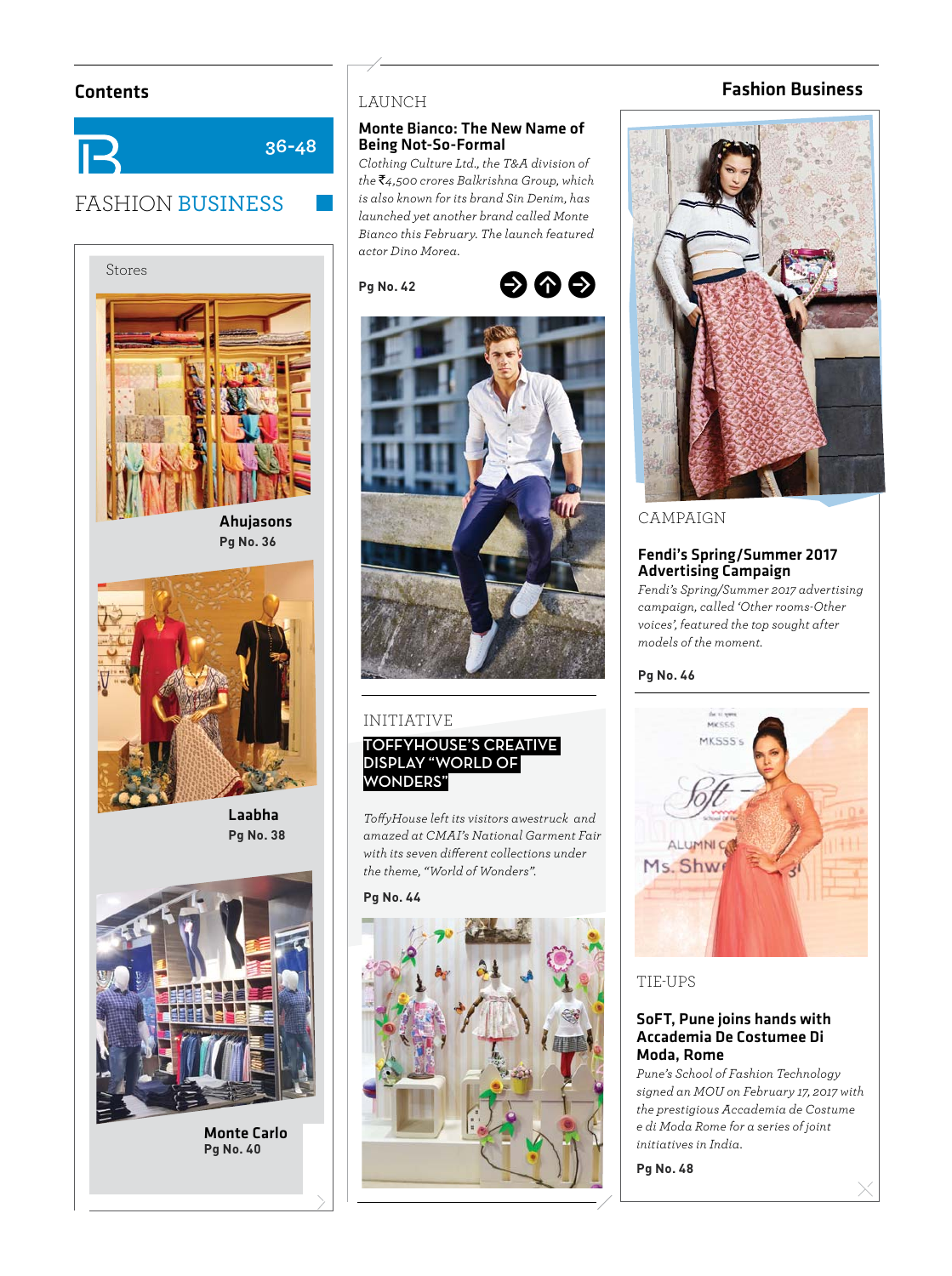# Contents



INDUSTRY TALK No More Kidding With Kidswear*IMAGES BoF speaks to some key industry players to understand the current and changing dynamics of the kidswear market in India.* 







#### FOCUS FEATURE

#### emerging world ofKids Denim Wear

Brand heads of renowned denim denim brands, share the essentials that goes into making a successful kids' denim brand and also goes into making a successful<br>kids' denim brand and also<br>elaborate on the opportunities and challenges that exist in this segment.

**Pg No. 110**

# Kidswear Brands

IMAGES BoF introduces some of the most vibrant kidswear brands in india today. a dream team for every leading retailer

#### 68612 League

- 70 Appleeye
- 72 Bambiola
- 74 Begonia
- 76 Biba Girls
- 78 Claesens
- 80 Cucumber
- 82 ETEENZ
- 83 KRUNCHY
- 84 Mash up
- 86 Moozoo & Nottie
- 87 Mustang Socks & Accessories
- 88 OKS Boys & OKS MINI
- 90 PEPE JEANS
- 91 Ruff
- 92 Simply
- 94 Smarty Boys
- 95 **SMARTY GIRLS/TEDDY**
- **96 SPARK & BUTTON NOSES**

 $v\otimes v_1$ 

- 98 Tantra
- 100 TOFFYHOUSE
- 102 Toonz
- 104 Vitamins
- 106 UFO
- 108 Zero



# Fashion Retail



#### COVER STORY

# **THE IMMENSE POTENTIAL OF KIDSWEAR MARKET IN INDIA**

*Factors like growing disposable income, exposure to global fashion trends and entrance of foreign brands in the country have accelerating the growth of the kidwear* 

*industry. Team Technopak takes a look at* 

*this rapidly emerging segment.*

# **Pg No. 52**

#### FOCUS FEATURE

#### INFINITE OPPORTUNITIES IN INFANT **WEAR**

*Team Images BoF speaks to some stalewarts who share their experiences and thoughts on the fast developing infant wear market in India.*

**Pg No. 112**

LUXURY RETAILING PRIVE LUXURY LTD. **Pg No. 116**

KIDSWEAR RETAILER KI LITTLE SHOP **Pg No. 117 Pg**

#### **MARKETING & DISTRIBUTION**

#### Kidzania - Catalysing Kidswear Ki **BUSINESSES**

At the sidelines of his latest fashion At event held at Hotel Novotel, Kolkata, ev Images BoF speaks to Rajeev Im Harmilapi, Proprietor, Kidzania, to Ha further understand the industry fu and the value that his organization an brings in. br

**Pg No. 118 Pg**